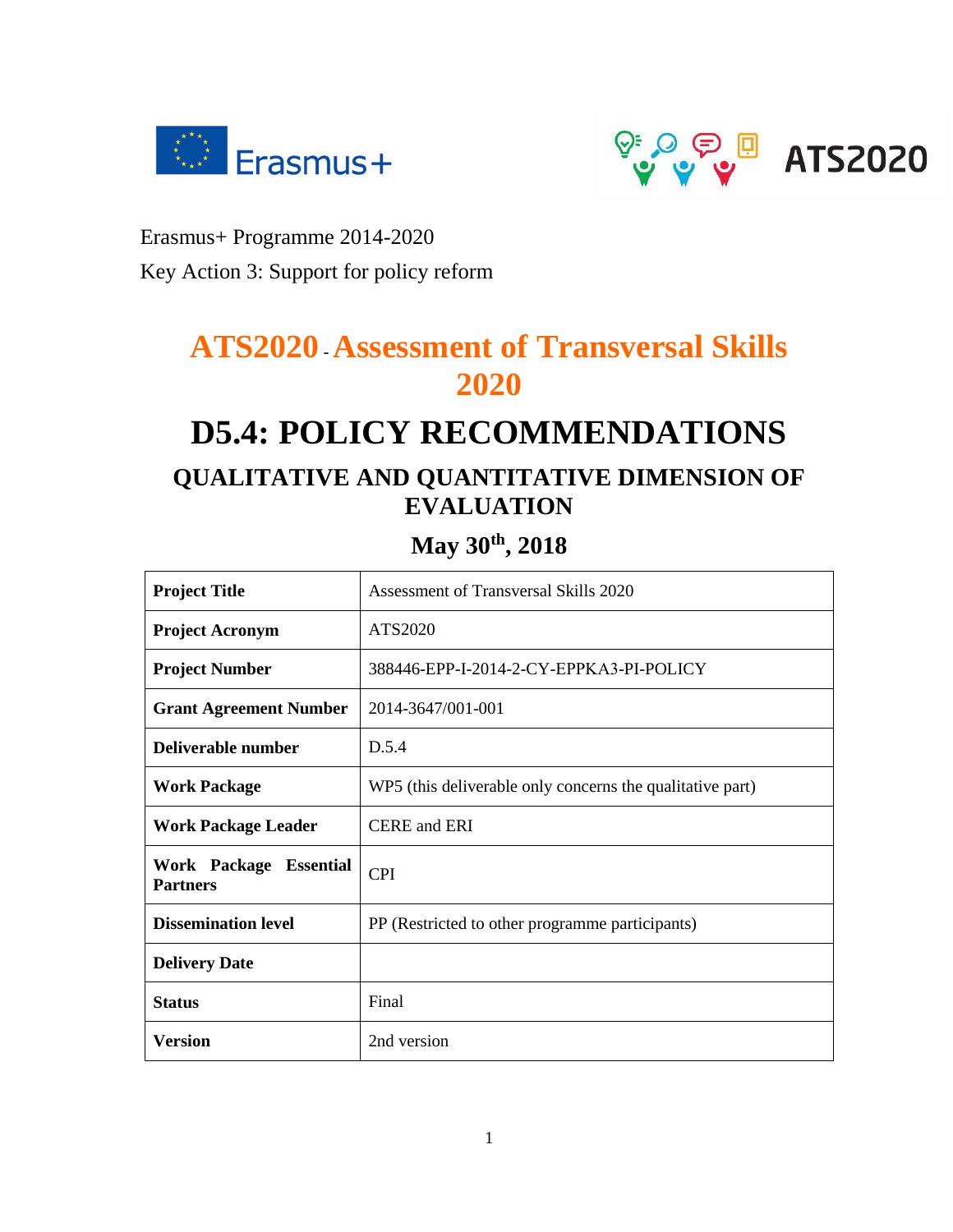| <b>Author(s)</b>                 | Nikoletta Polydorou, Valanto Constantinou, Christiana Nicolaou,<br>Yiasemina Karagiorgi, (Center for Educational Research and<br>Evaluation/CERE)<br>Eva Klemenčič, Plamen V. Mirazchiyski (Educational Research<br>Institute/ERI) |  |
|----------------------------------|------------------------------------------------------------------------------------------------------------------------------------------------------------------------------------------------------------------------------------|--|
| List of contributor $(s)$        | All partners                                                                                                                                                                                                                       |  |
| <b>Deliverable Manager</b>       | Yiasemina Karagiorgi; Eva Klemenčič                                                                                                                                                                                                |  |
| <b>Deliverable Reviewer(s)</b>   | Sinead Tuohy                                                                                                                                                                                                                       |  |
| Date sent to the<br>reviewer(s): |                                                                                                                                                                                                                                    |  |
| Site to download:                | http://ats2020.eu/deliverables                                                                                                                                                                                                     |  |

| <b>MODIFICATION CONTROL</b> |      |                                 |                                                                                                                                                                           |                        |
|-----------------------------|------|---------------------------------|---------------------------------------------------------------------------------------------------------------------------------------------------------------------------|------------------------|
| Version                     | Date | <b>Status</b>                   | Author/Contributor                                                                                                                                                        | Modifications in short |
| 1.0                         | 2018 | June<br>$1^{\rm st}$ ,<br>Draft | Christiana Nicolaou,<br>Valanto Constantinou,<br>Yiasemina Karagiorgi<br>(CERE)<br>Eva Klemenčič,<br>Plamen V.<br>Mirazchiyski<br>(Educational Research<br>Institute/ERI) |                        |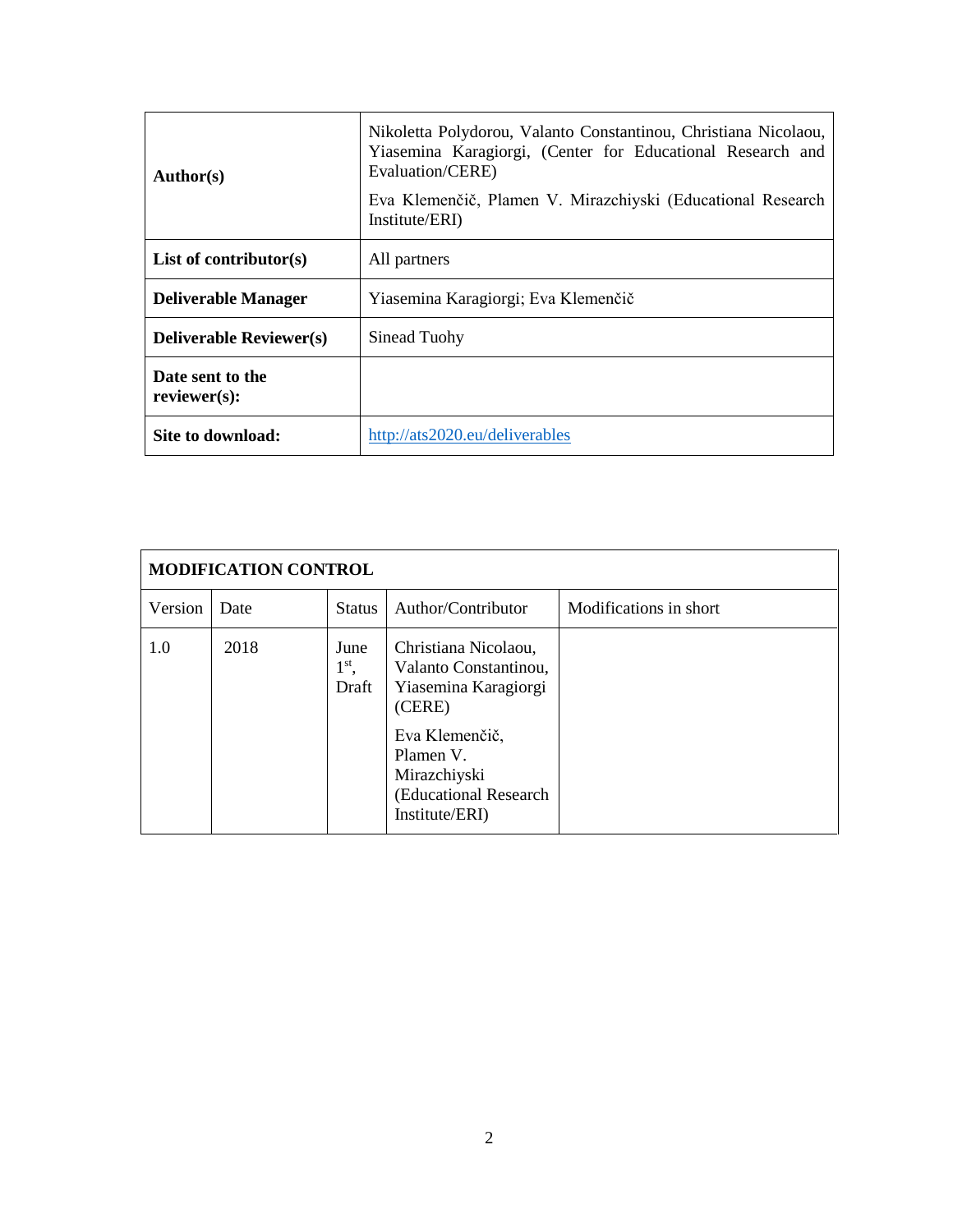# Table of Contents

# <span id="page-2-0"></span>*Preface*

As outlined in the ATS2020 research proposal, this is the policy recommendations document (Deliverable 5.4).

Responsibilities for the development of WP5 (Evaluation) is shared by both leading partners (ERI and CERE) . Here we are presenting policy recommendations based on qualitative and quantitative evaluation.

> Dr Yiasemina Karagiorgi Head Center for Educational Research and Evaluation Dr Eva Klemenčič Head Center for applied epistemology (ERI)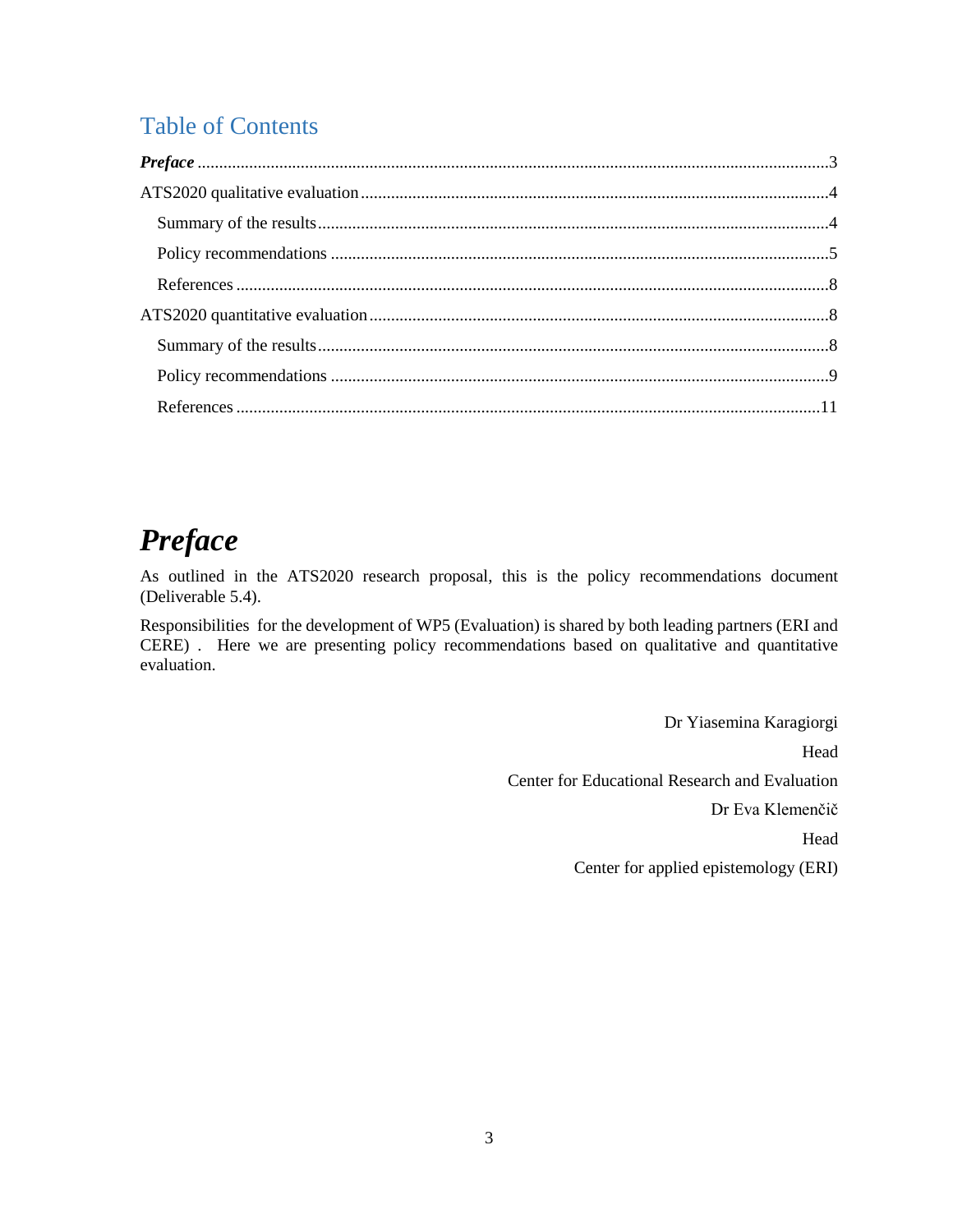# <span id="page-3-0"></span>ATS2020 qualitative evaluation

# <span id="page-3-1"></span>Summary of the results

This section draws from results reported in Deliverable 5.3B.

To begin with, in all country reports, the model appeared to work well in case studies. Partners discussed aspects and factors that were more and less successful (Table 1). The different contexts and educational systems led to modifications in the implementation of the ATS2020 model. *ePortfolio* was, for example, one of the main aspects modified. In some countries it was understood and discussed as a product/showcase (e.g. **CY),** while in other countries it became a part of students' assessment and selfevaluation (e.g. **LT**) and a way to observe students' progress and learning (e.g. **IE**). Modifications were involved to accommodate and facilitate the implication of the ATS2020 model and connect it to the school and class context, based on teachers' skills and understanding. The modifications seemed to be influenced by factors, such as the presence of the concept of transversal skills in the educational system and curriculum, and teachers' understanding of the skills, as well as approaches in teaching and learning. Hence, allowing flexibility for adjustments would allow for implementation of the ATS2020 model, in line with each country's context and system.

|                                     | <b>Satisfaction</b>                                                                                                                                                                            | <b>Difficulties</b>                                                                                                                                             |
|-------------------------------------|------------------------------------------------------------------------------------------------------------------------------------------------------------------------------------------------|-----------------------------------------------------------------------------------------------------------------------------------------------------------------|
| <b>Transversal</b><br><b>Skills</b> | • Information Literacy (e.g. CY, HR, EE, SI)<br>• Collaboration/Communication (e.g. CY,<br>HR, EE, SI, GR, IE)<br>• Autonomous Learning (e.g. IE, BE, SI)<br>• Creativity/Innovation (e.g. BE) | • Information Literacy (e.g. $ES$ , $GR$ , $EE$ )<br>• Collaboration/Communication (e.g. ES, GR,<br>EE)<br>• Autonomous Learning (e.g. HR)                      |
| ePortfolio                          | • Satisfied with the outcome (e.g. LT)                                                                                                                                                         | • Time consuming (e.g. CY, ES, GR, IE)<br>• Confusing and difficult fields (e.g. CY, ES,<br>GR, IE, LT, HR<br>• Questioning <i>ePortfolio</i> (e.g. <b>EE</b> ) |
| <b>MyLearning</b><br><b>Journal</b> | • Satisfaction (e.g. LT)<br>• Useful for students' self-assessment and self-<br>reflection (e.g. $CY$ )<br>· Student-centred approach (e.g. IE)                                                | • Time consuming (e.g. CY, GR, LT, HR)<br>• Understand the fields setting goals and<br>strategies (e.g. CY, LT, IE, HR)                                         |
| <b>Assessment</b>                   | Satisfaction (e.g. ES, GR)                                                                                                                                                                     | • Unfamiliar participants (e.g. ES, HR, EE)<br>• Self-assessment and its wording (e.g. CY,<br>LT<br>• Monotonous procedure (e.g. BE)                            |

*Table 1: Participants' satisfaction and difficulties on the critical aspects of the model*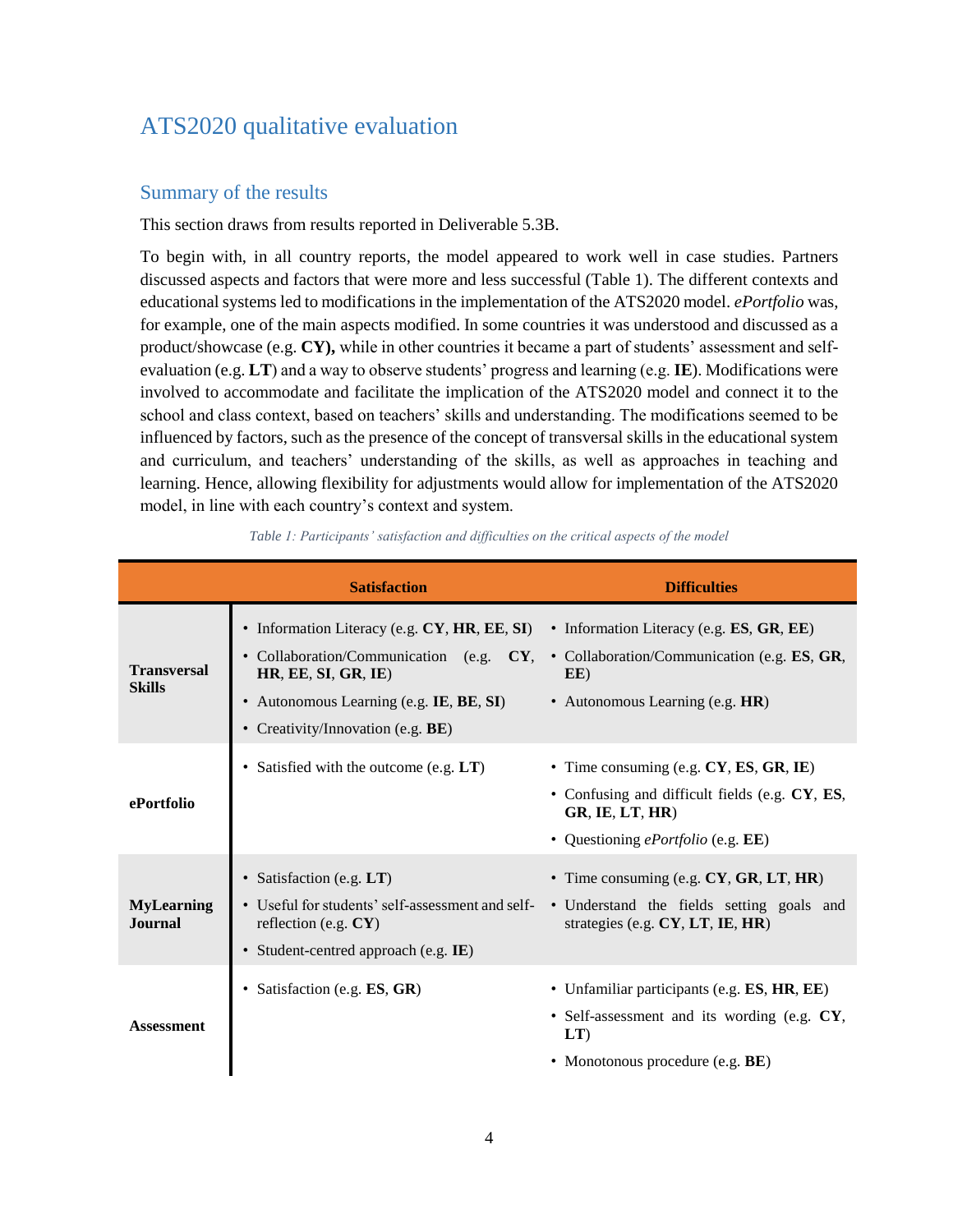| <b>Innovative</b>            | • Great satisfaction from all countries                                           | • Technical issues (e.g. $CY$ , HR, $EE$ )                          |
|------------------------------|-----------------------------------------------------------------------------------|---------------------------------------------------------------------|
| learning<br>approaches       | Mahara (e.g. <b>ES</b> )                                                          | • Schools' infrastructure (e.g. CY, HR, EE)                         |
| using online<br>environments | • Virtual environments (e.g. $GR$ )<br>• Students' satisfaction (e.g. CY, HR, EE) | • Teachers familiarity with technology (e.g.<br>HR)                 |
| digital<br>and<br>tools      | Opportunities offered (e.g. IE)                                                   | • Difficulties with platforms (e.g. $ES, GR, EE$ ,<br>$LT$ , $HR$ ) |
|                              |                                                                                   |                                                                     |

On the basis of the qualitative report, it can be argued that students' transversal skills were developed through this project. Participants overall acknowledged that the implementation allowed them to address transversal skills in their teaching. Yet, transversal skills were not emphasized at the same level by all countries. Participants' satisfaction levels varied in regard to the development of each transversal skill of the ATS2020 model: Information Literacy [**CY, HR, EE, SI**], Collaboration/Communication [**CY, HR, EE, SI, GR, IE**], Autonomous Learning [**IE, BE, SI]** and Creativity/Innovation [**BE]**. In addition, positive attitudes towards the model and its implementation were reported by most countries (**CY, GR, IE, BE, FI, HR, EE**).

In regard to the critical aspects of the ATS2020, participants seemed to be overall satisfied, despite the difficulties or obstacles. The involvement of *transversal skills* in teaching and learning was a positive aspect of the implementation for the implementation. The level of skills' development varied, which applied for the selection of targeted skills in each country. Despite modifications and difficulties faced, the next critical aspect, *ePortfolio*, was implemented quite successfully. The difficulties discussed in detail on a country by country basis mainly related to the *ePortfolio* being time consuming and having confusing and difficult fields. A similar picture emerged for the MyLearning Journal aspect. In regards to the assessment, some countries were satisfied, even though instances were reported that participants were unfamiliar with assessment and self-assessment and the wording used. Finally, technology, was an aspect that satisfied all participants, as discussed earlier. Difficulties and problems occurred but the participants were still satisfied with technology's involvement in teaching and learning.

On the basis of these findings, policy recommendations are presented next.

<span id="page-4-0"></span>Policy recommendations

# *Approaching transversal skills*

## *A place for transversal skills in school curricula*

To begin with, it seems important for transversal skills to be addressed in the national curricula. The development of these skills could adopt a hierarchical structure. For instance, CY suggested that Autonomous Learning should go last in priority in the targeted skills of a lesson as other transversal skills should be developed before.

## *Teaching approaches*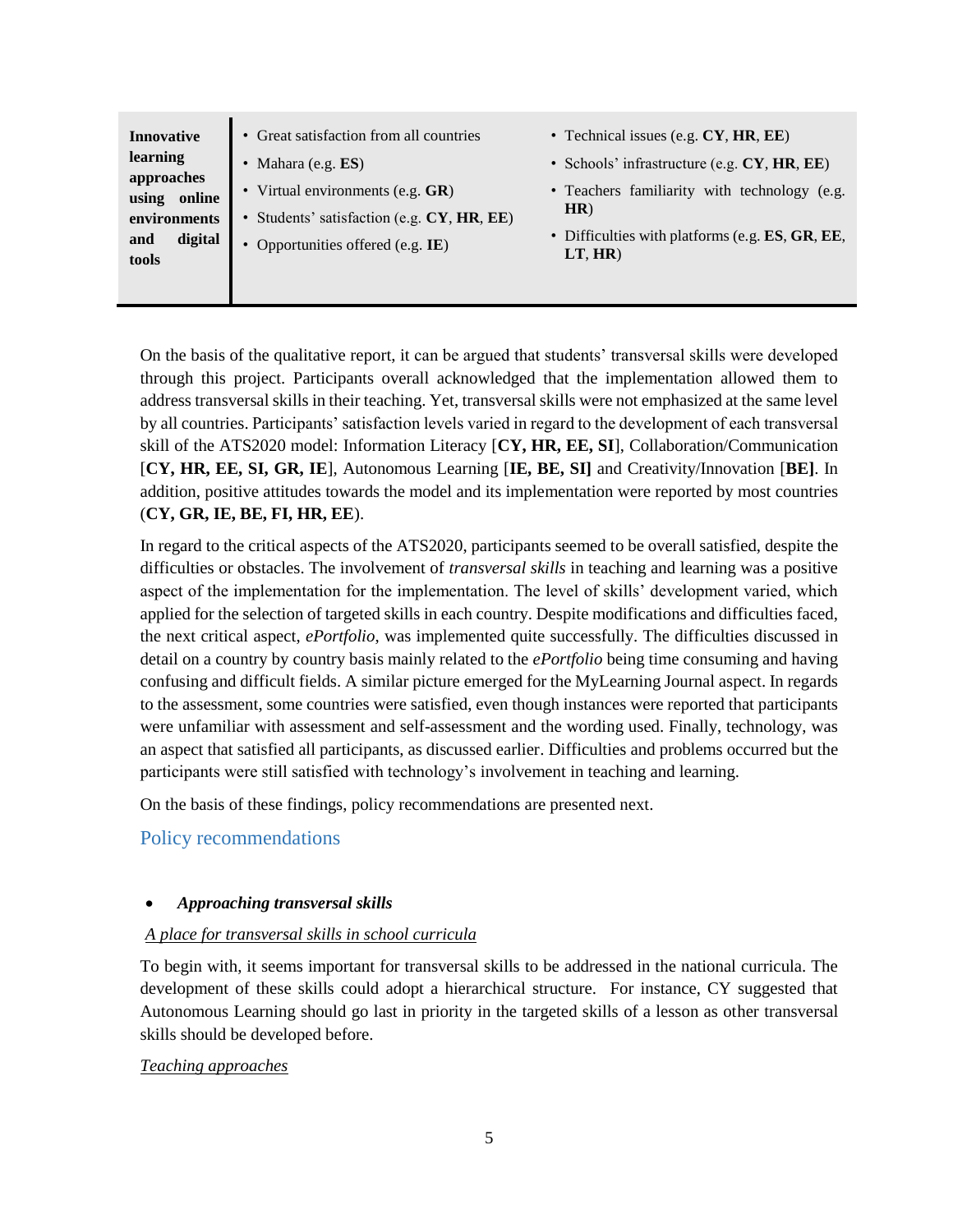With regards to the lessons, teachers could design the LCs, focusing on the development of a specific transversal skill and not all of them (**CY**). Teachers could allow time for students to understand and set prior knowledge, goals and strategies, which should be changing and considered when developing the lessons (**CY)**. Regarding group work, it was suggested that this be emphasized, and attention is given to observe how each group works, how it works well and that group members are changing roles on a regular basis (**FI)**. Finally, instructions and assessment should be clearly stated and explained **(FI**). In regard to students, they should be encouraged to discuss with the teachers what is not clear or what requires more time or explaining (**CY**), while their role in the lesson should be active (**GR**). Teachers should constantly monitor the process and allow time to reflect on the teaching practice and student learning. In this respect, teachers could make the necessary modifications according to the needs of the classroom.

#### *Addressing teachers*

#### *Digital skills*

Teachers' digital skills and familiarity with ICT were seen as either a supportive factor or an impediment; while teachers' expertise in ICT skills was identified as a supportive factor, limited digital skills were related to implementation challenges (e.g. **CY, HR).** Also, teachers who were familiar with ICT and had digital skills could be able to cope and resolve such incidents and proceed with their lessons. Hence, the need was identified for training and support to teachers (**CY, ES, IE, FI, EE**).

A more successful implementation would require participants to have digital skills, so that progress is not restricted (**ES**) and participants can adapt to change suggested by or involved in the model (**GR, HR**). It was also recommended that more support be provided to the participants to facilitate the implementation (**IE**). Teacher training prior to any implementation is a crucial factor for future implementation of the ATS2020 learning model or of similar models targeting transversal skills (Yoko, 2015). ATS2020 consists of a range of basic elements (*My Learning Journal, ePortfolio, formative assessment, transversal skills, online learning environments*) which require time, elaboration and intensive engagement on part of the teachers in order for them to be able to incorporate them in their teaching. Therefore, ongoing, better and more seminars should be offered to the participants (**CY, GR, HR**), often with a practical perspective (**HR**). It could be suggested that more dedicated trainings to different aspects of the learning model should be offered prior to implementation. Digital skills and digital pedagogy should be prioritized. A combination of practical hands on experience as well as of theoretical knowledge should be sought for each one of the basic elements of the model in the framework of the training program. Material and resources should be available (**IE**) along with sharing successful examples (**LT**) and sample ePortfolios (**IE)**.

#### *Teacher motivation/accountability*

A set of measures could be taken to facilitate implementation of the ATS2020 learning model and provide additional incentives to teachers to design and implement their lessons according to the model (Yoko, 2015: 20). The adoption of *new innovative assessment approaches* could also include *ePortfolio*  as part of standardized assessment could be a useful tool. These measures could increase accountability which seems to be much needed with reference to the integration of transversal skills in Education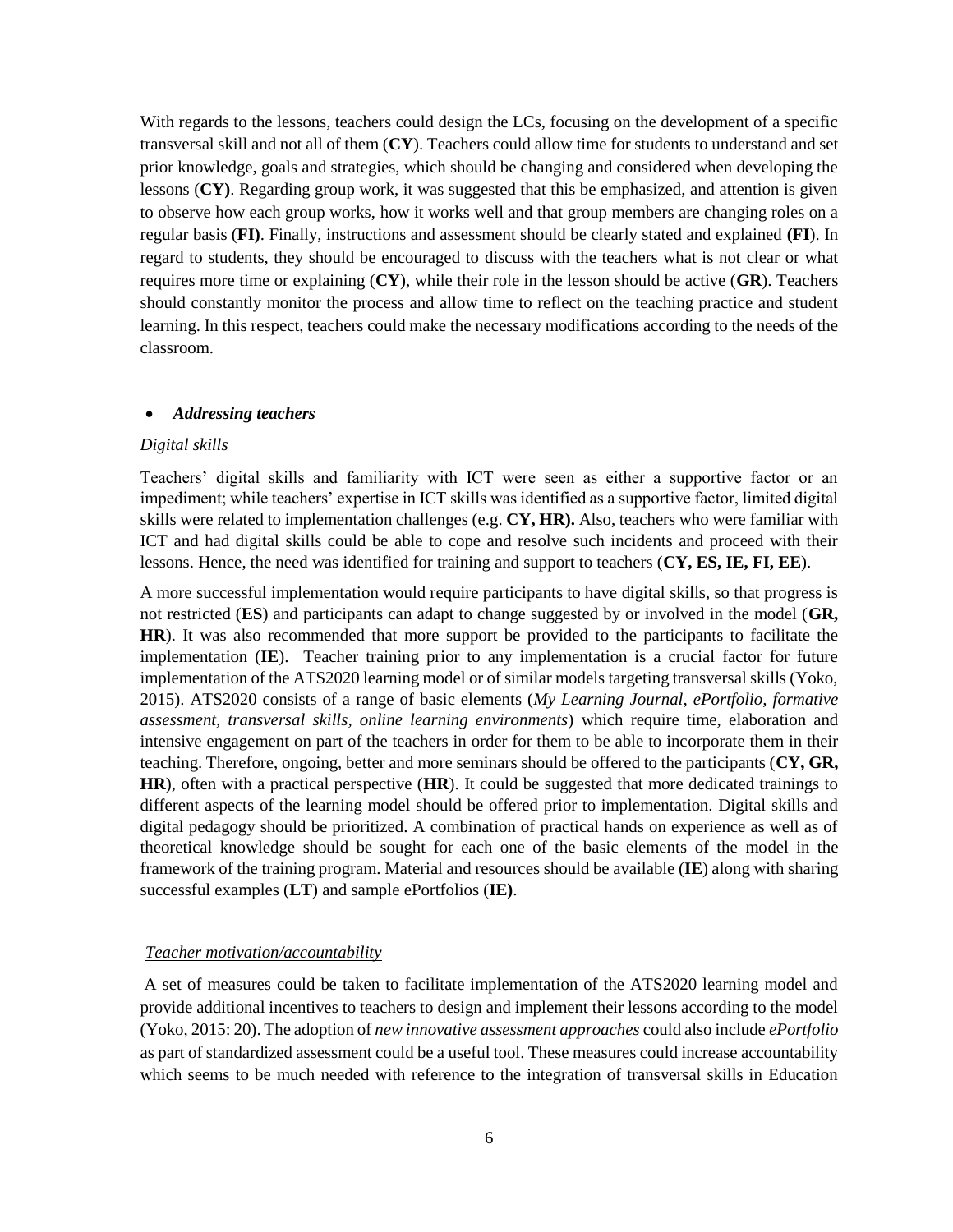(Yoko, 2017: 18) Certain initiatives could also engage teachers more systematically in experiential professional learning, and pilot activities with a view to enable a shift in the teaching practice.

# *Providing support*

## *Time*

Based on the findings of the case study reports by the partners it was recommended that time be allowed for the implementation to be prepared (**LT, FI**) so that participants become familiar with the terms and resources included (**CY**). Perhaps certain transversal skills should be targeted for longer period, in order for change to take place. Likewise, teachers could allow more time for the *My Learning Journal* or for familiarization of the students with the online learning environments.

## *Technical infrastructure*

Another recommendation related to involving more technological and interactive tools (**ES, LT, BE**). Interestingly, online environments and digital tools were identified as one of the key strengths and matters participants were satisfied with. Technical issues and difficulties are often anticipated when technology is involved. A good infrastructure would, therefore, be considered important for successful implementation, since technical issues and difficulties with ICT were identified to a great extent and detail (lost or forgotten passwords, lack of equipment, slow internet connection). Classes should be equipped with the necessary infrastructure (one computer per student) in order to implement the model. Unobstructed access to computers is a prerequisite in order for schools to mitigate any issues connected with time limitations etc. Additionally, it should be ensured that a strong internet network is in place at all times in order for students to work in the online space, and be able to perform their work without interruptions.

## *School leadership*

School administration should take initiatives to create a supportive culture in the school, one that would place 21st century skills and innovative learning approaches at the fore. In this respect schools could promote the introduction of more non-teaching time to teachers as well as a collaborative teaching approach in the schools. Schools should celebrate initiatives of innovative learning so as to encourage more active involvement of teachers.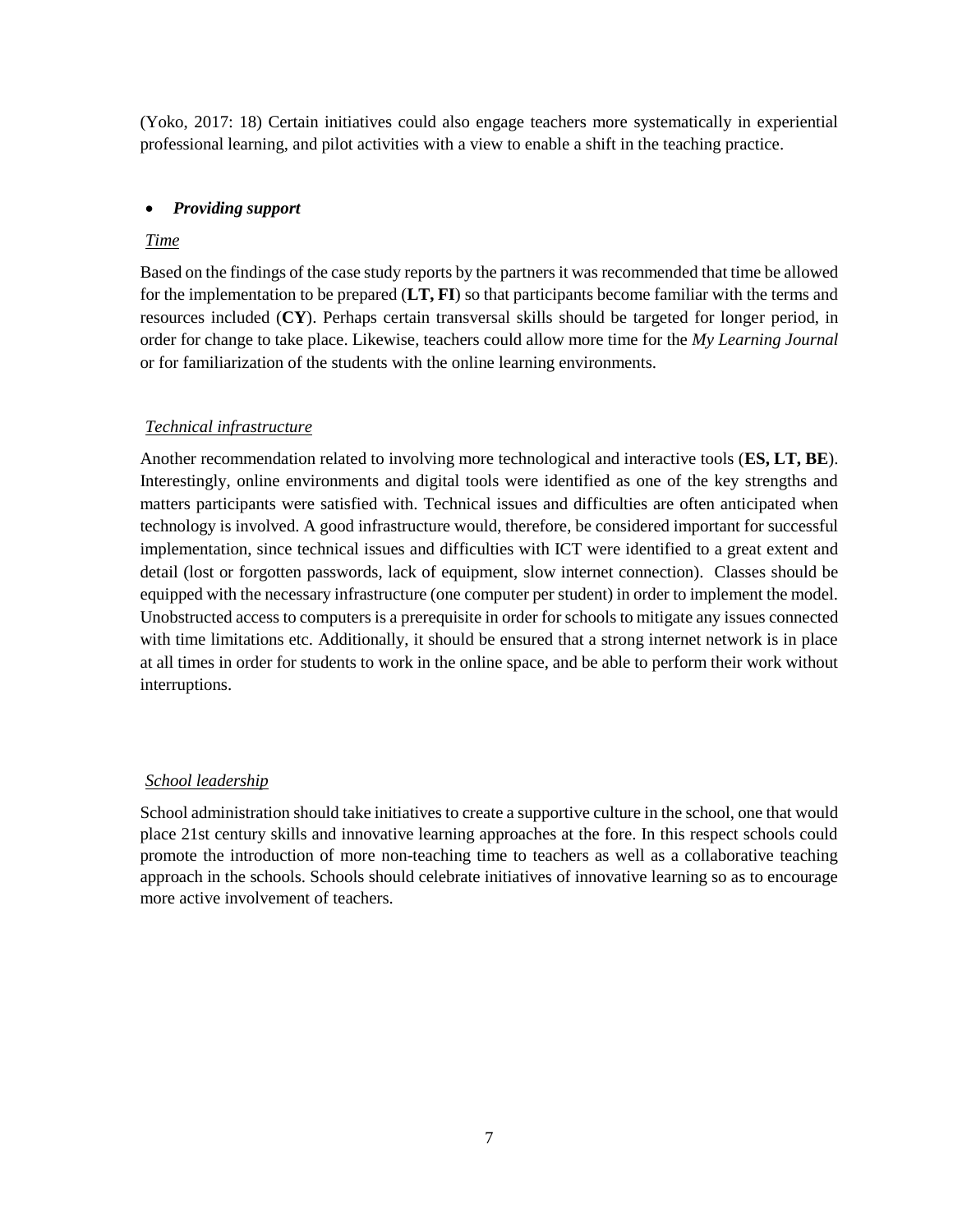### <span id="page-7-0"></span>References

Yoko, S. (2015). 2013 Asia-Pacific Education Research Institutes Network (ERI-Net) Regional Study on Transversal Competencies in Education Policy & Practice (Phase I). *Regional Synthesis Report.* UNESCO Bangkok.

# <span id="page-7-1"></span>ATS2020 quantitative evaluation

# <span id="page-7-2"></span>Summary of the results

This section draws from the results reported in Deliverable 5.3A.

The implementation of the quantitative evaluation required sampling of schools and students and their teachers within these schools as respondents of the study's instruments. Within the partnership it was decided that the experimentation will include students from upper-primary and lower secondary schools in participating countries. The participating schools were chosen through a convenience sample. Different instruments were developed (student –pre and –post test, questionnaires for teachers and students), all of them were electronically delivered.

In regard to the main research question of the ATS2020, *"To what extent did the ATS2020 learning model promote the development and the assessment of the transversal skills defined for the purposes of the project?"* the quantitative evaluation analysis showed significant differences between control and experimental classes in post-test, in almost half of the countries (Belgium, Croatia, Lithuania and Finland). These results, however, must be interpreted while accounting for the countries' educational context. For example, some countries, like Ireland, Finland and Spain, already have policies towards development of transversal skills at school. In addition, practices towards transversal skill in teaching and learning taking place at school and even class level have to be accounted for as well.

Interestingly, in most countries (Croatia, Estonia, Finland, Ireland, Lithuania and Spain) girls outperform boys in regard to the transversal skills. This appears in the results from both the pre- and post-test. This is inline with the results from other studies on related constructs like the International Computer and Information Literacy Study (ICILS) 2013 where girls performed better on the test (Fraillon, Ainley, Schulz, Friedman, & Gebhardt, 2014). The results show, however, that in some cases the differences between boys and girls decreased from the pre- to post-test. That is, the intervention mitigated the gaps to some extent.

In most cases the older students outperformed younger ones and the differences increase gradually with the actual student age. That is, the development of the transversal skills is related to age or to the number of years of schooling. Additional research on this association is needed.

Important part of the ATS2020 quantitative evaluation is the context of learning, especially in regard to transversal skills and the relationship of the contextual factors with the performance on the test, as well as the student and teacher attitudes. In some cases, the attitudes towards transversal skills became more positive (i.e. more valued) both in teachers' and students' opinion. In more than half of the countries, a positive association between students' attitudes towards transversal skills (i.e. their importance) – Croatia, Cyprus, Greece, Ireland, Slovenia and Spain. That is, the more the students find transversal skills important, the higher they tend to achieve. This is also true for teachers' attitudes towards transversal skills – in most countries, the higher importance teachers give to transversal skills, the higher the performance of their students tends to be.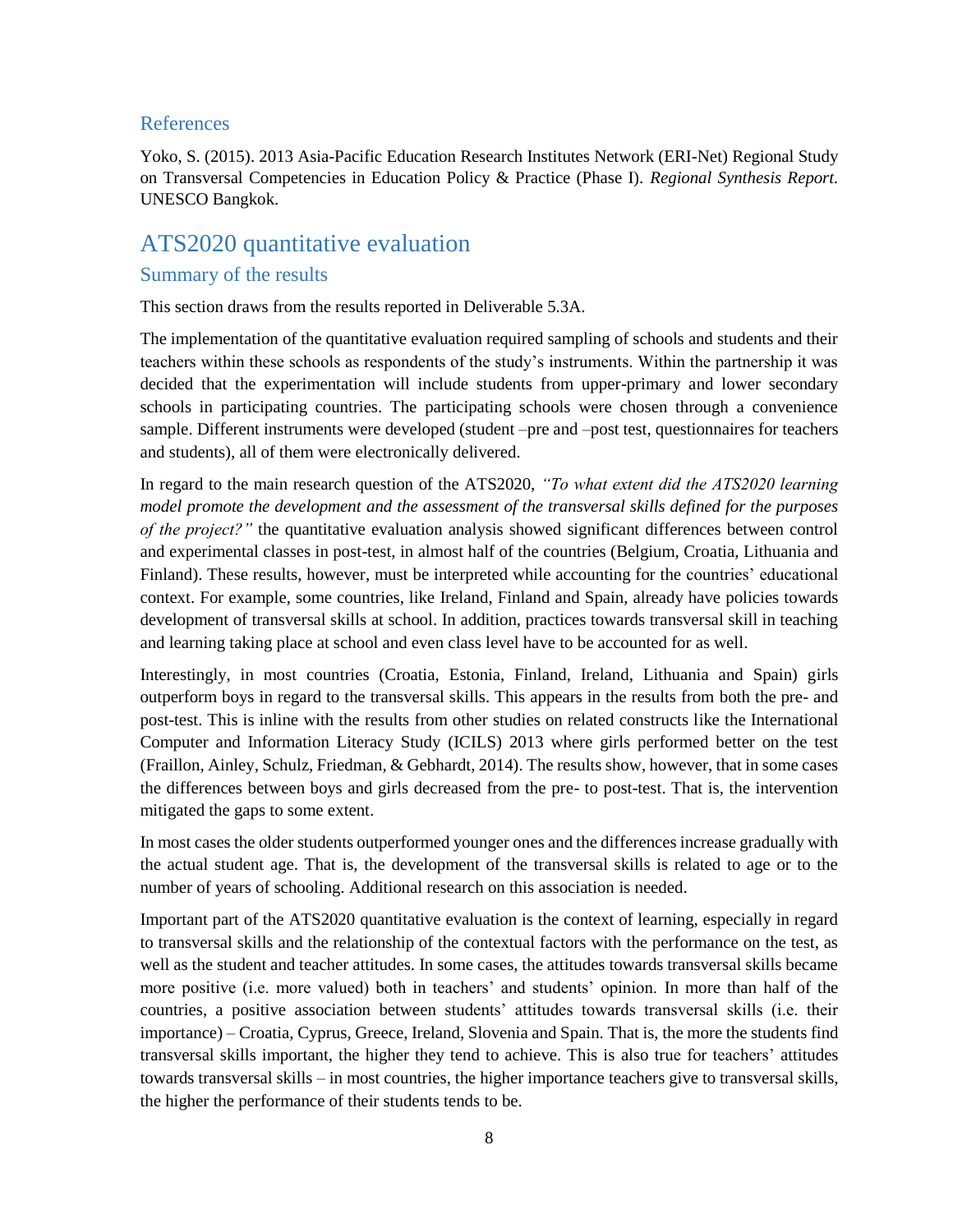For many of the skills in many countries students responded that they acquired them by themselves and not through the educational systems' efforts.

## <span id="page-8-0"></span>Policy recommendations

The quantitative evaluation of the ATS2020 learning and assessment model involved students, teachers (schools) in 10 piloting countries. This section provides a summary of the policy recommendations stemming from the ATS2020 quantitative evaluation findings.

In response to the research question *"To what extent did the ATS2020 learning model promote the development and the assessment of the transversal skills defined for the purposes of the project?"* the quantitative evaluation analysis showed significant differences between control and experimental classes in post-test in almost half of the countries (Belgium, Croatia, Lithuania and Finland). On the other hand, however, the qualitative evaluation analysis of results showed that most partners have the opinion that students' transversal skills were developed to a great extent. Having in mind those results we can make several policy recommendations, like:

- 1. Implementing and developing transversal skills and technology-enhanced learning design are complex processes for both teachers and students that require time to be adopted;
- 2. Both teachers and students need longer engagement in activities promoting transversal skills and **assessing student prior and achieved learning, needs to have longer period in between**;
- 3. In most cases (Croatia, Estonia, Finland, Ireland, Lithuania and Slovenia) girls outperformed boys, both before and after the intervention. This result is in alignment with the findings for the majority of countries participating in different international large-scale student assessments covering different literacies (computer and information literacy, reading literacy, civic and citizenship literacy, mathematics and science literacy), like IEA' ICILS 2013 study, different cycles of PIRLS and ePIRLS 2016, ICCS and OECD PISA study as well (see international reports accessible from studies websites or common website [http://ilsa-gateway.org/studies\)](http://ilsa-gateway.org/studies). This shows that **education systems need to introduce approaches to ensure that boys have the same potential and opportunity to develop transversal and other skills, as girls**. In addition, the results pointed that **teaching and assessment of transversal skills should use proper balance between textual and visual items. However this hypothesis should be further tested,** as this project did not aim to do so, and tested in other project yet. Thus, there is a need for a project with this particular focus.
- 4. In most cases the older students outperformed the younger ones, leading to the indication that **development and assessment of transversal skills approaches and tools, should take into consideration the age**.
- 5. In most cases (Croatia, Cyprus, Ireland, Slovenia, Spain and Greece) there was a positive association between students' attitudes towards (the importance of) transversal skills and student performance for most of sub-domains. This was found in Belgium, Estonia, Finland and Lithuania. This correlation compels us to stress that **practices supporting students' positive attitudes and interest, towards the development of transversal skills, as well as creating motivation towards their deployment in various aspects in their lives are needed**.
- 6. In most countries, students whose teachers give higher importance to transversal skills have higher performance. Furthermore, the qualitative evaluation analysis showed that **teachers'**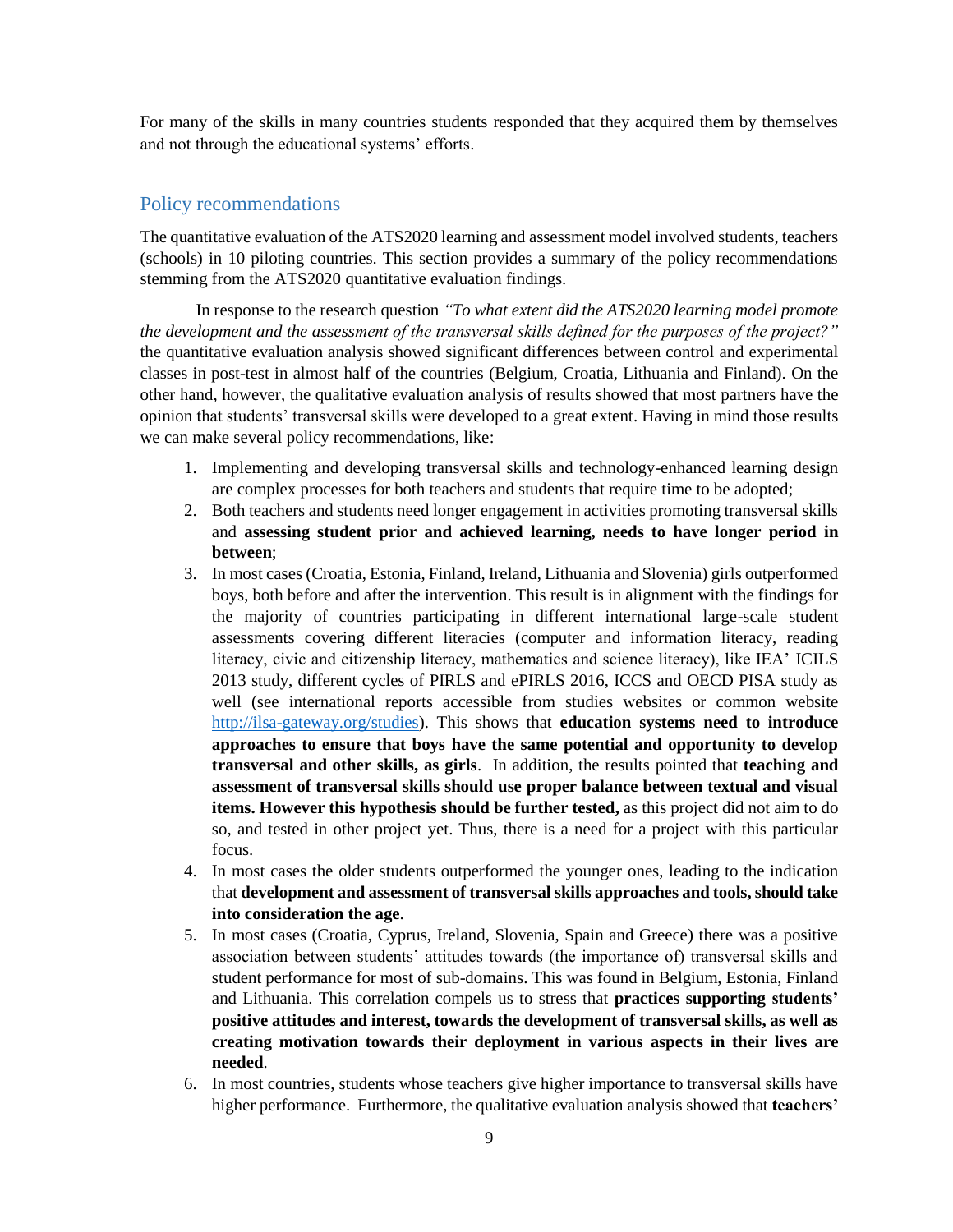**expertise in Information and Communication (ICT) skills proved to be a significant factor** in determining the effectiveness of the ATS2020 learning model in class. Therefore, we stress the **need to adopt and enrich further policies on teachers' professional learning and development in the area of ICT competence, as well as the importance of transversal skills and their development**.

- 7. From the experiment results we can infer that **teachers and school matters, but are not the only players in acquiring transversal skills by students** – students reported that the great part of the transversal skills is acquired by themselves, from peers, etc. Given the level of critical thinking for 8th graders in Europe facilitated by the digital technologies (see especially the ICILS 2013 results) **teaching practices should be adjusted** for it. Teachers, however, should be trained in foreseeing and guiding future development of transversal skills.
- 8. The ATS project results also showed **that some of the everyday myths are questionable. For example, that younger teachers are better with new technologies and that men are better in using new technologies – those myths are not supported by the data gathered**. From the quantitative data we see that teachers' age is highly correlated with teaching experience which is related to students' transversal skills. Therefore, teacher exposure to adequate INT and CPD in teaching transversal skills is essential. Computer literacy is one of the components in using technologies. Information literacy (what you do with the information) is the key to solving a problem. We did not find any clear evidence that teachers' age or gender will be essential for students acquiring transversal skills.

Other recommendation that arise from the quantitative evaluation processes, results and their interpretations are as follow:

- **1.** From the very beginning of the quantitative evaluation, experts on test items development and experts on specialized areas (for example creativity and innovation) shall be involved. Also, all project partners should be involved in the test and item design and the item writing process. Deploying a digital environment that can host different test items design from the early beginning of the project is essential.
- **2.** A pre-piloting of the items and the entire test in real classroom situations in all countries is necessary to validate the test items and to exercise the testing procedures, as the context in a multinational experimentation varies a lot.
- **3.** For such policy experimentation projects, the time needed should extended, so as to cover two consecutive school years, as the experimentation is closely related to the school year schedule. Thus, **a five-year time span is needed** to allow the experimentation project to define the intervention, design the research methodology, develop the tools and procedures, adapt them to the participating countries national language and context, implement a pre-pilot, refine the tools and procedures, implement the actual experimentation for a whole school year, collect and analyse data, and report the findings.
- **4.** If the partners want to compare results between the countries (not only within the country) the design of the evaluation, as well as the intervention in all of the countries, should follow the same approach. In addition, **proper sampling should be employed too to ensure that the samples represent the population of the target group of students in the country and to allow for cross-country comparisons**. Also, **different timing and different tests for different populations has to borne in mind**.